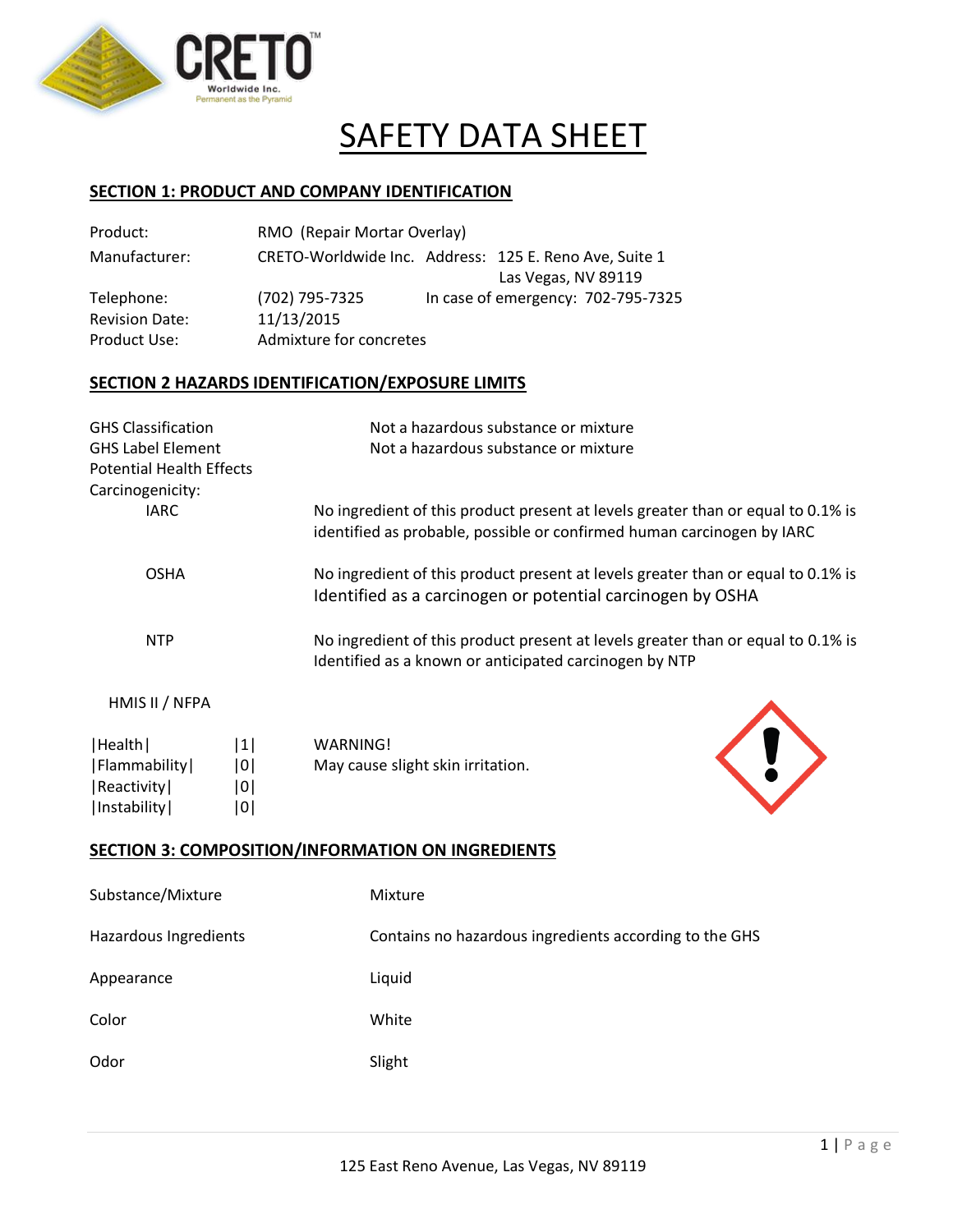

## **SECTION 4: FIRST AID MEASURES**

EYE Contact: Irrigate with eyewash solution or clean water, for at least 15 minutes, Seek medical attention.

- SKIN Contact: Wash skin with plenty of soap and water.
- Inhalation: Remove affected individual from exposure source and into fresh air. If symptoms persist, seek medical attention.
- Ingestion: Do not induce vomiting. Wash out mouth with water and give large amounts of water or orange juice Seek medical attention if symptoms develop. Provide medical care provider with this SDS.

## **SECTION 5: FIRE-FIGHTING MEASURES**

| FLASHPOINT:               | Non-Flammable                                          |
|---------------------------|--------------------------------------------------------|
| Extinguishing media:      | Compatible with all standard fire fighting techniques. |
| Special hazards:          | Not applicable. Aqueous solution. Non-combustible.     |
| Advice for fire-fighters: | None                                                   |

## **SECTION 6: ACCIDENTAL RELEASE MEASURES**

Spill or Leak Procedures: With spills or leaks use absorbent material such as sawdust, vermiculite or sand. Place clean-up material in marked containers for proper disposal.

## **SECTION 7: HANDLING AND STORAGE**

| Precautions for safe handling: | No special precautions are needed in handling this material.          |
|--------------------------------|-----------------------------------------------------------------------|
| Conditions for safe storage:   | Keep container closed when not in use. Keep in a dry, cool place.     |
| Materials to avoid:            | DO NOT FREEZE. No special restriction on storage with other products. |
| Storage temperature:           | $> = 45°F$                                                            |

## **SECTION 8: EXPOSURE CONTRALS/PERSONAL PRETECTION**

| Workplace control parameters:  | Contains no substances with occupational exposure limit values.                                                                              |
|--------------------------------|----------------------------------------------------------------------------------------------------------------------------------------------|
| Personal protective equipment: |                                                                                                                                              |
| Eye/face protection            | Safety glasses.                                                                                                                              |
| Skin and body protection       | Wear nitrile rubber protective gloves and protective clothing.                                                                               |
| Respiratory protection         | No personal respiratory protective equipment normally required.<br>In case of insufficient ventilation, wear suitable respiratory equipment. |
| Protective measures            | No special protective equipment required.                                                                                                    |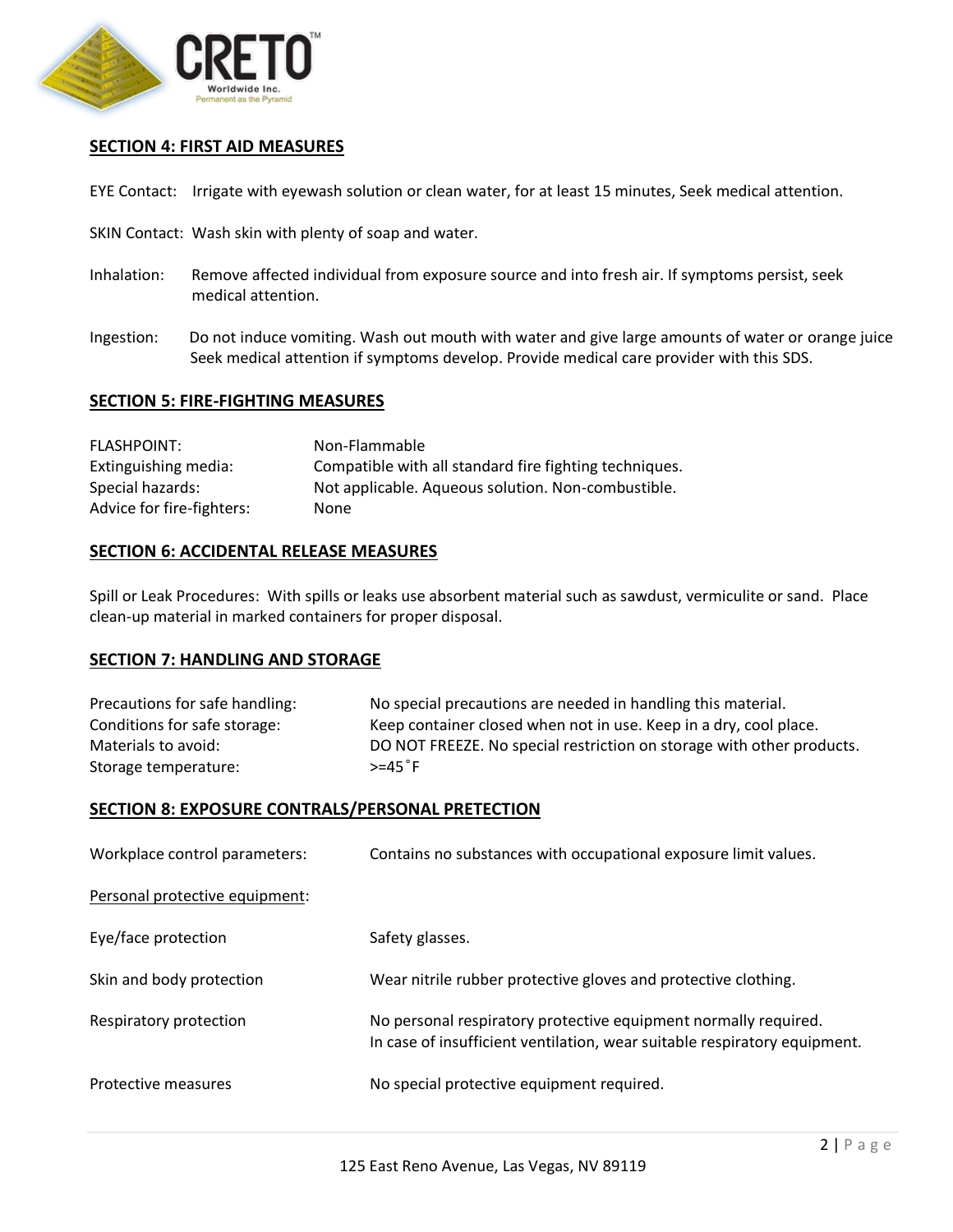

## **SECTION 9: PHYSICAL AND CHEMICAL PROPERTIES**

| Information on basic physical and chemical properties |  |  |
|-------------------------------------------------------|--|--|
| Liquid                                                |  |  |
| Milky white.                                          |  |  |
| Very slight.                                          |  |  |
| Not applicable.                                       |  |  |
| $4.0 - 6.0$                                           |  |  |
| $32^{\circ}$ F                                        |  |  |
| 1.07                                                  |  |  |
| $8.70 - 9.0$ lb/gal                                   |  |  |
| $1,900 - 2,800$ cP                                    |  |  |
| $53 - 56$                                             |  |  |
| 0.16                                                  |  |  |
| 212°C / 414°F                                         |  |  |
| Not applicable.                                       |  |  |
| Soluble.                                              |  |  |
|                                                       |  |  |

## **SECTION 10: STABILITY AND REACTIVITY**

| 10.1 Reactivity               | None                               |
|-------------------------------|------------------------------------|
| 10.2 Chemical stability       | This product is chemically stable. |
| 10.3 Conditions to avoid      | None.                              |
| 10.4 Hazardous Polymerization | Will not occur.                    |
| 10.5 Incompatible materials   | None known.                        |
| 10.6 Hazardous Decomposition  |                                    |
| products                      | None known.                        |

# **SECTION 11: TOXICOLOGICAL INORMATION**

| <b>Acute Oral Toxicity:</b>   | Acute toxicity estimate: > 5,000 mg/kg                |
|-------------------------------|-------------------------------------------------------|
|                               | Method: Calculation method                            |
| <b>Acute Dermal Toxicity:</b> | Acute toxicity estimate: > 5,000 mg/kg                |
|                               | Method: Calculation method                            |
| Eye Contact:                  | Direct contact may cause mild irritation and redness. |
| Skin Contact:                 | Direct contact may cause slight skin irritation.      |
| Ingestion:                    | Non-toxic, may cause gastro- intestinal irritation.   |
| Inhalation:                   | Mist is irritant to the respiratory tract.            |
|                               |                                                       |

## **SECTION 12: ECOLOGICAL INFORMATION**

| 12.1 Toxicity      | No data available. |
|--------------------|--------------------|
| 12.2 Degradability | No data available. |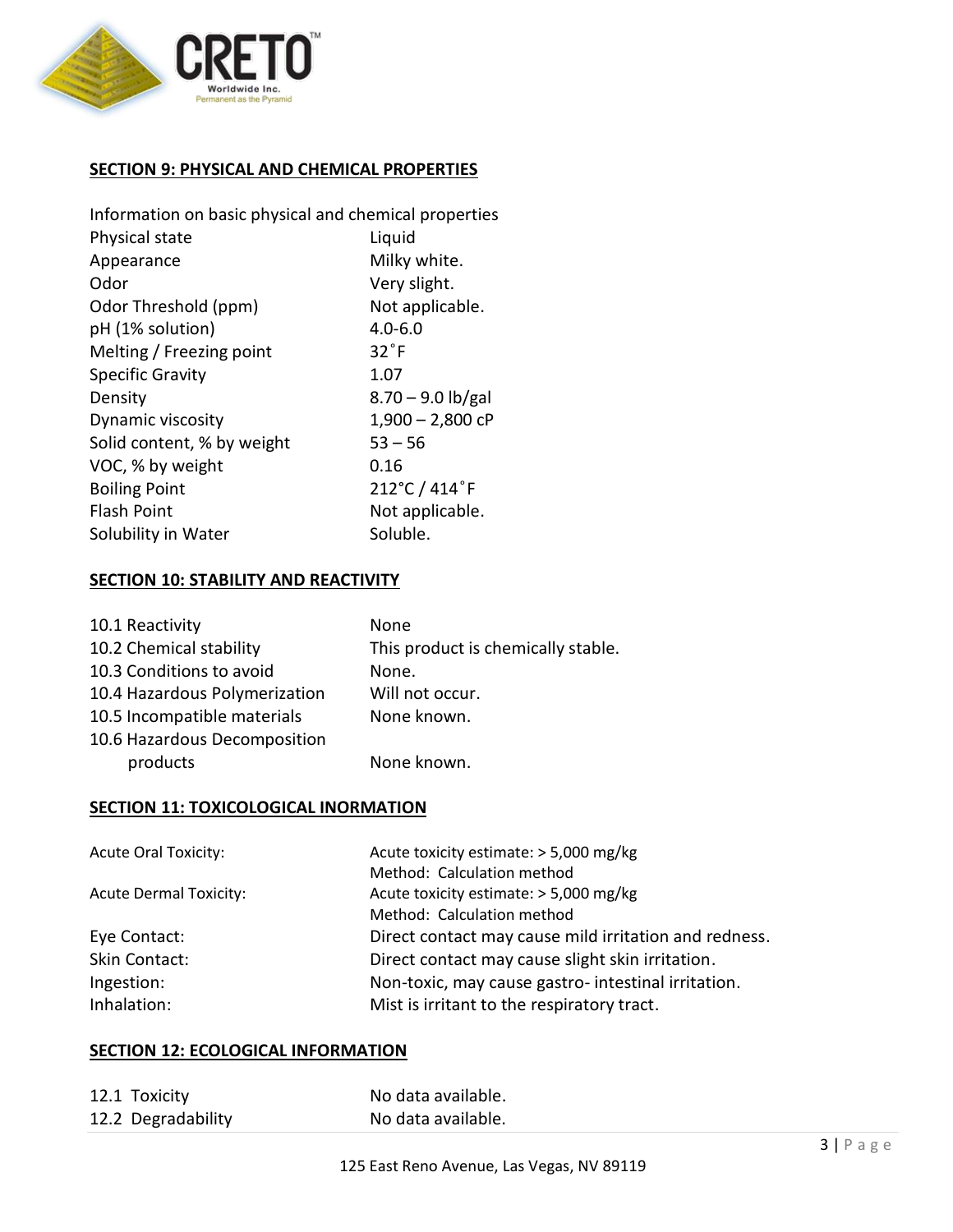

| 12.3 Biaccumulative potential | No data available  |
|-------------------------------|--------------------|
| 12.4 Mobility in soil         | No data available. |
| 12.5 Other adverse effects    | Not applicable.    |

## **SECTION 13: DISPOSAL CONSIDERATIONS**

13.1 Waste from residues: To the best of our knowledge, this product does not meet the hazardous waste under the U.S. EPA Hazardous Waste Regulations 40 CFR 261. Solidify and dispose of in an approved landfill. Consult State, local or provincial authorities for more restrictive requirements.

> The hazard and precautionary statements displayed on the also apply to any residues left in the container.

## **SECTION 14: TRANSPORTAION INFORMATION**

| 14.1 UN number                                        | Not classified according to the United Nations<br>'recommendations on the Transport of Dangerous Goods'.<br>Not classified as hazardous under DOT or US Transport<br>Recommendations.<br>International Maritime Dangerous Goods (IMDG) Code:<br>Not classified of hazardous |
|-------------------------------------------------------|-----------------------------------------------------------------------------------------------------------------------------------------------------------------------------------------------------------------------------------------------------------------------------|
| 14.2 Proper Shipping Name                             | Not applicable.<br>Not applicable.                                                                                                                                                                                                                                          |
| 14.3 Transport hazard class(es)<br>14.4 Packing group | Not applicable.                                                                                                                                                                                                                                                             |
| 14.5 Environmental hazards                            | Not classified as a Marine Pollutant.                                                                                                                                                                                                                                       |
| 14.6 Special precautions for user                     | Unsuitable containers: Aluminum                                                                                                                                                                                                                                             |
| 14.7 Transport in bulk according                      | Not applicable                                                                                                                                                                                                                                                              |
| To Annex II of MARPOL73/78 and<br>the IBC Code        |                                                                                                                                                                                                                                                                             |
|                                                       |                                                                                                                                                                                                                                                                             |
| <b>DOT</b>                                            | Not regulated                                                                                                                                                                                                                                                               |
| Proper shipping name                                  | Non regulated                                                                                                                                                                                                                                                               |
| <b>Hazard Class</b>                                   | N/A                                                                                                                                                                                                                                                                         |
| <b>TDG</b>                                            | Not regulated                                                                                                                                                                                                                                                               |
| <b>MEX</b>                                            | Not regulated                                                                                                                                                                                                                                                               |
| <b>ICAO</b>                                           | Not regulated                                                                                                                                                                                                                                                               |
| <b>IATA</b>                                           |                                                                                                                                                                                                                                                                             |
| Proper shipping name<br><b>Hazard Class</b>           | Non regulated<br>N/A                                                                                                                                                                                                                                                        |
|                                                       |                                                                                                                                                                                                                                                                             |
| IMDG/IMO                                              | Not regulated                                                                                                                                                                                                                                                               |
| <b>Hazard Class</b>                                   | N/A                                                                                                                                                                                                                                                                         |
| <b>RID</b>                                            | Not regulated                                                                                                                                                                                                                                                               |
| <b>ADR</b>                                            | Not regulated                                                                                                                                                                                                                                                               |
| <b>ADN</b>                                            | Not regulated                                                                                                                                                                                                                                                               |